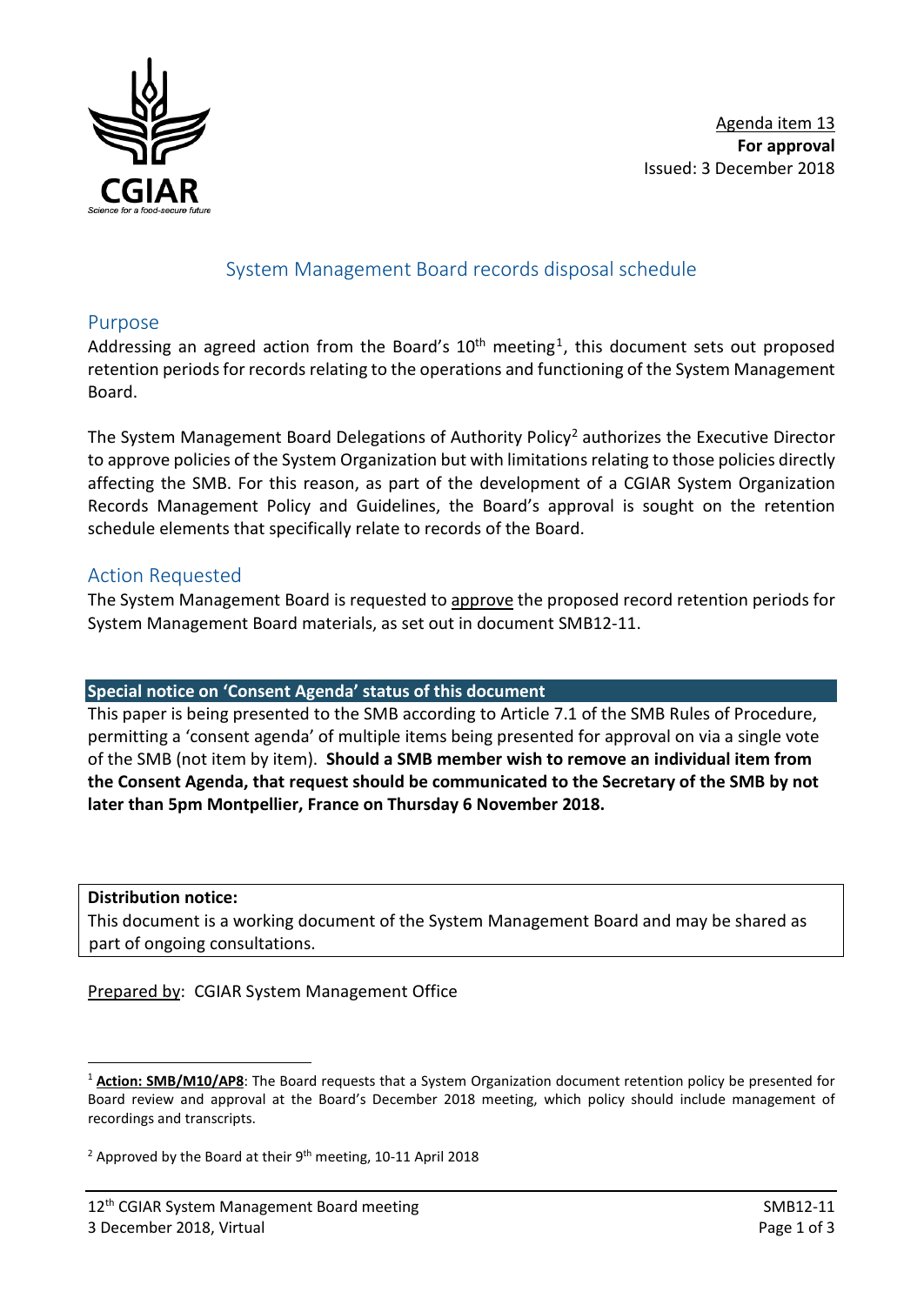# Background and rationale

1. The retention and disposal periods of Board records are proposed to align with the following general principles that are being put forward as part of an overall policy:

*An organization with a strong and thorough records management program will:*

- *Preserve the right information for the correct length of time;*
- *Meet legal requirements faster and more cost effectively;*
- *Control and manage records management storage and destruction;*
- *Archive vital information for business continuity and disaster recovery;*
- *Provide information in a timely and efficient manner regardless of urgency of request;*
- *Use technology to manage and improve the records management program;*
- *Integrate policies and procedures throughout organization;*
- *Establish ownership and accountability of the records management program;*
- *Arrange for continuous training and communication throughout the organization;*
- *Project an image of good faith, responsiveness and consistency; and*
- *Review, audit and improve program continuously.*
- 2. During System Management Board meeting, committee and working group sessions (together, 'governance sessions'), meeting participants are encouraged to engage in open and enquiring discussions. To facilitate an environment in which these can take place, there is an understanding that no remarks will be quoted or attributed directly. Furthermore, Article 9.2 a. (i) of the Rules of Procedure of the System [Management](https://cgspace.cgiar.org/bitstream/handle/10947/4417/CGIAR_SMB-Rules-of-Procedure.pdf?sequence=6&isAllowed=y) [Board](https://cgspace.cgiar.org/bitstream/handle/10947/4417/CGIAR_SMB-Rules-of-Procedure.pdf?sequence=6&isAllowed=y) states that "there shall be no verbatim records of meetings".
- 3. For the sole purpose of preparation of the formal meeting summary an audio recording of most governance sessions is made at each meeting, and a written transcription obtained from that recording for all Board meetings, and selected other meetings (where the session may have been particularly complex and the written document provides more clarity than a recording)<sup>[3](#page-1-0)</sup>.
- 4. To ensure adherence to the Rules of Procedure the following specific retention periods and destruction process are proposed:
	- **Upon approval of the formal meeting summary** of the governance session by the relevant governing or working group body, **the audio recording on the relevant platform (e.g. BlueJeans) is destroyed** by the Records Officer of the Board and Council Relations Unit;

-

<span id="page-1-0"></span><sup>&</sup>lt;sup>3</sup> The software used by the System Organization's outsourced provider is specialized and can pick up even very faint voices that are not clear to the ear. As soon as a recording is provided in full to the System Organization and has been quality assured, the  $3<sup>rd</sup>$  party provider deletes the recording themselves.